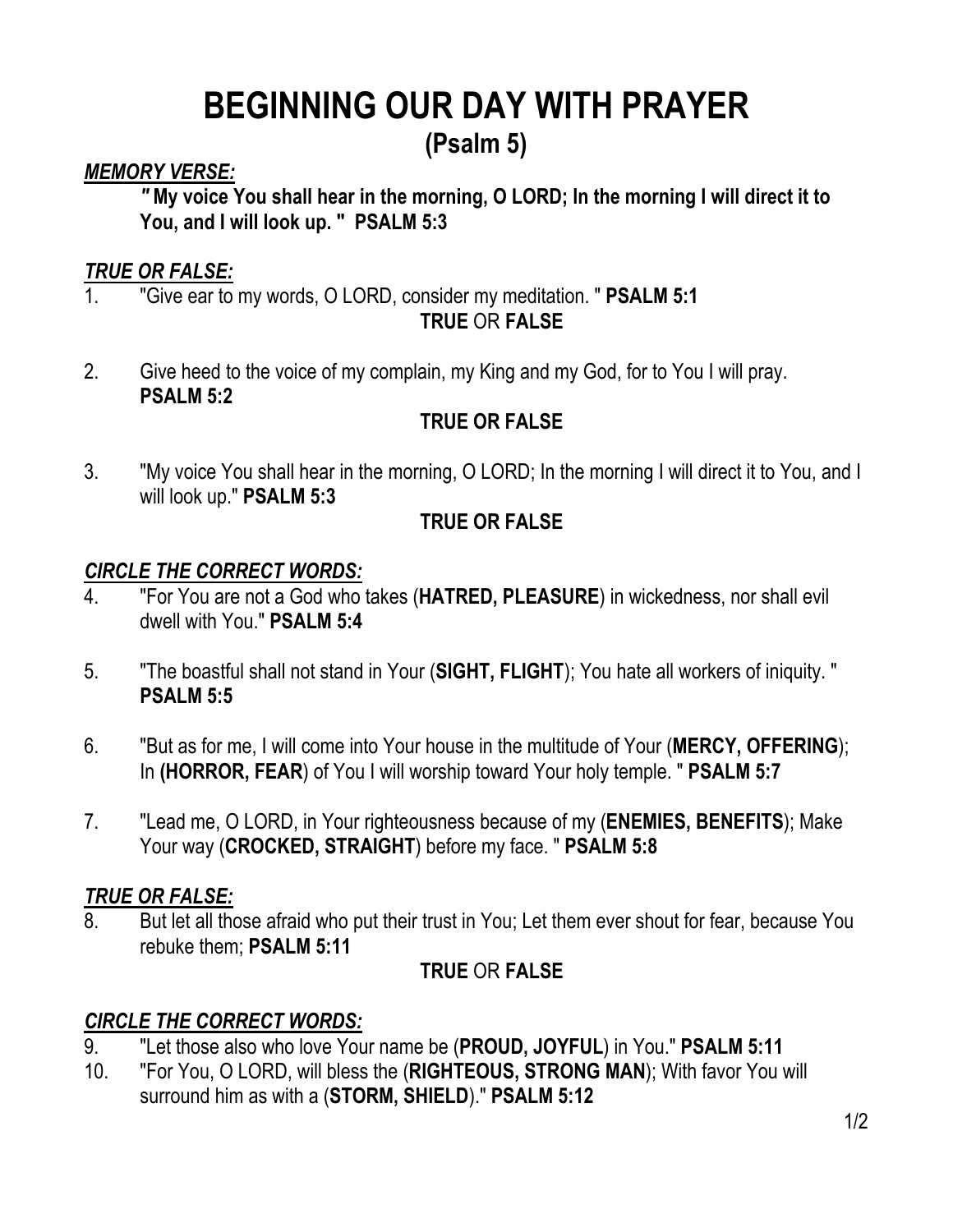# **BEGINNING OUR DAY WITH PRAYER**

### **(Psalm 5)**

#### *MEMORY VERSE:*

*"* **My voice You shall hear in the morning, O LORD; In the morning I will direct it to You, and I will look up. "****PSALM 5:3**

#### *TRUE OR FALSE:*

- 1. "Give ear to my words, O LORD, consider my meditation. " **PSALM 5:1 TRUE** OR **FALSE**
- 2. Give heed to the voice of my complain, my King and my God, for to You I will pray. **PSALM 5:2**

#### **TRUE OR FALSE**

3. "My voice You shall hear in the morning, O LORD; In the morning I will direct it to You, and I will look up." **PSALM 5:3**

#### **TRUE OR FALSE**

#### *FILL IN THE BLANKS:*

- 4. "For You are not a God who takes \_\_\_\_\_\_\_\_\_\_\_\_\_\_\_ in wickedness, nor shall evil dwell with You." **PSALM 5:4**
- 5. The boastful shall not stand in Your **The Stand in You Fash Stand** ; You hate all workers of iniquity. " **PSALM 5:5**
- 6. "But as for me, I will come into Your house in the multitude of Your [100]  $\cdot$  ; In \_\_\_\_\_\_\_\_\_\_\_ of You I will worship toward Your holy temple. " **PSALM 5:7**
- 7. "Lead me, O LORD, in Your righteousness because of my example in the Your way \_\_\_\_\_\_\_\_\_\_\_ before my face. " **PSALM 5:8**

#### *TRUE OR FALSE:*

8. But let all those afraid who put their trust in You; Let them ever shout for fear, because You rebuke them; **PSALM 5:11**

#### **TRUE** OR **FALSE**

#### *FILL IN THE BLANKS:*

- 9. "Let those also who love Your name be \_\_\_\_\_\_\_\_\_\_\_ in You." **PSALM 5:11**
- 10. "For You, O LORD, will bless the **the contract of the surfull surround him as**

with a \_\_\_\_\_\_\_\_\_\_\_\_\_ ." **PSALM 5:12**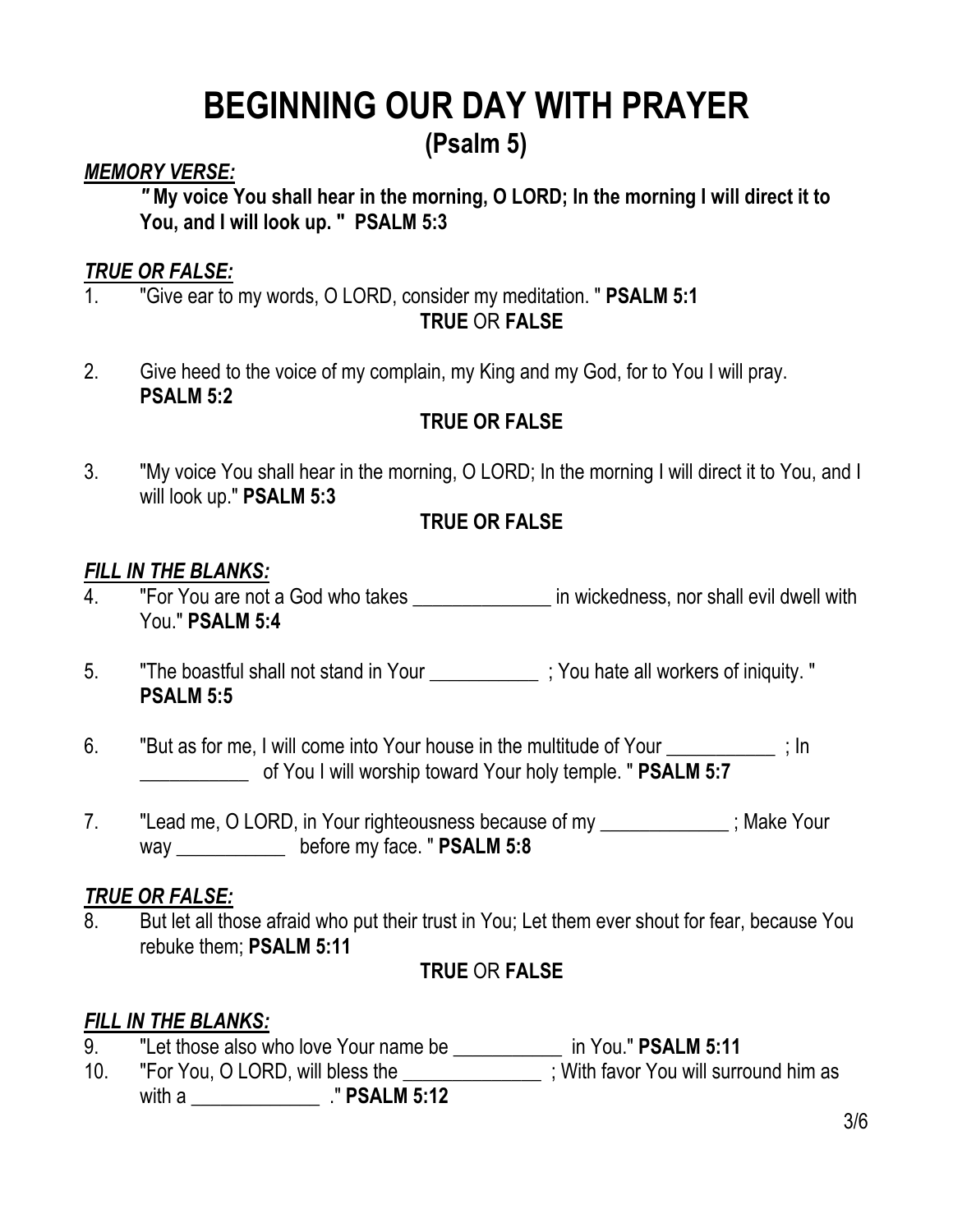## **BEGINNING OUR DAY IN PRAYER (PSALM 5)**



"My voice You shall hear in the morning, O LORD; in the morning I will direct it to You, and I will look up."

### **PSALM 5:3**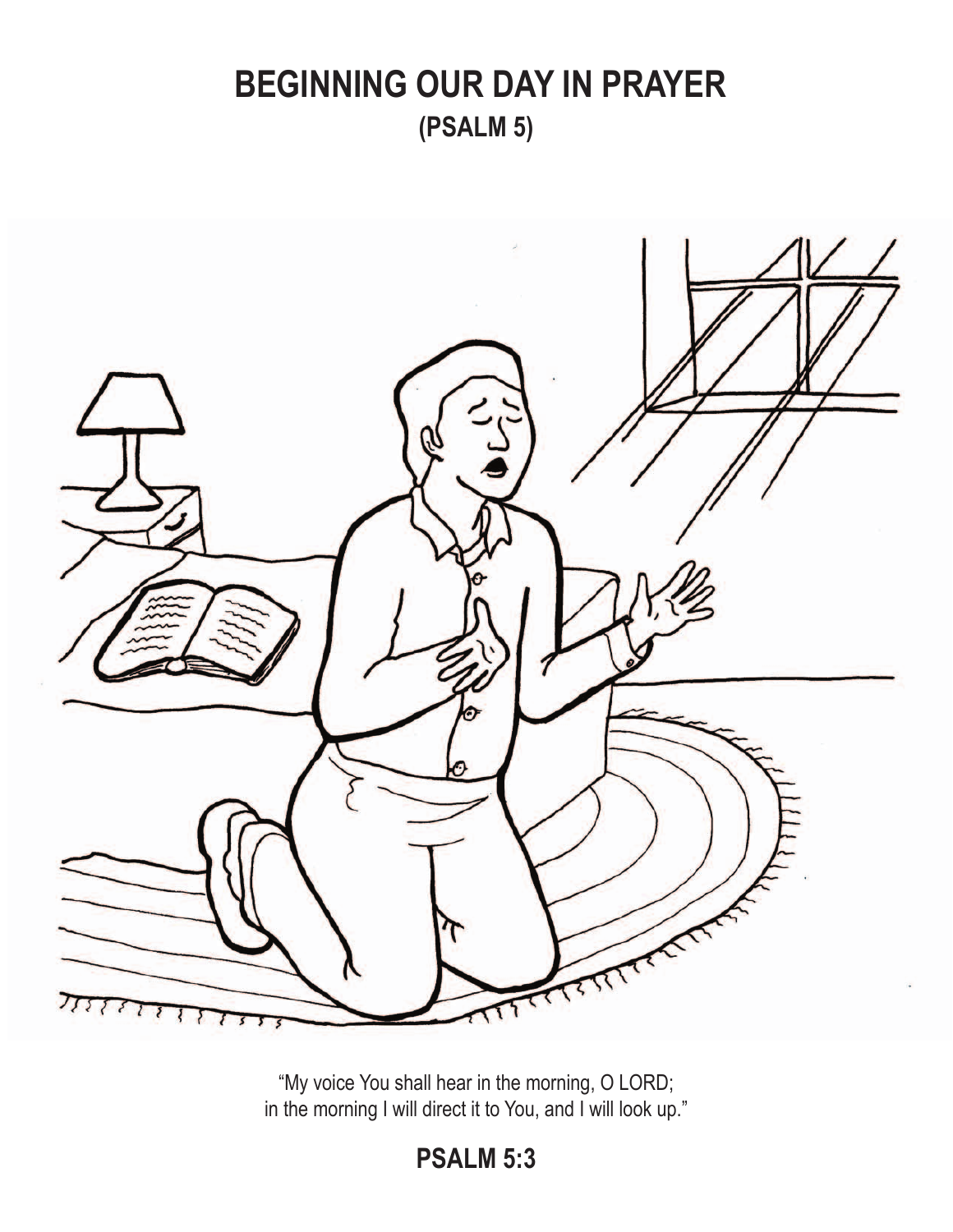# **BEGINNING OUR DAY IN PRAYER (PSALM 5)**



**CRY** DAVID JOY MEDITATION **MERCY** MORNING



PRAYER REJOICE SHIELD TEMPLE TRUST **VOICE**